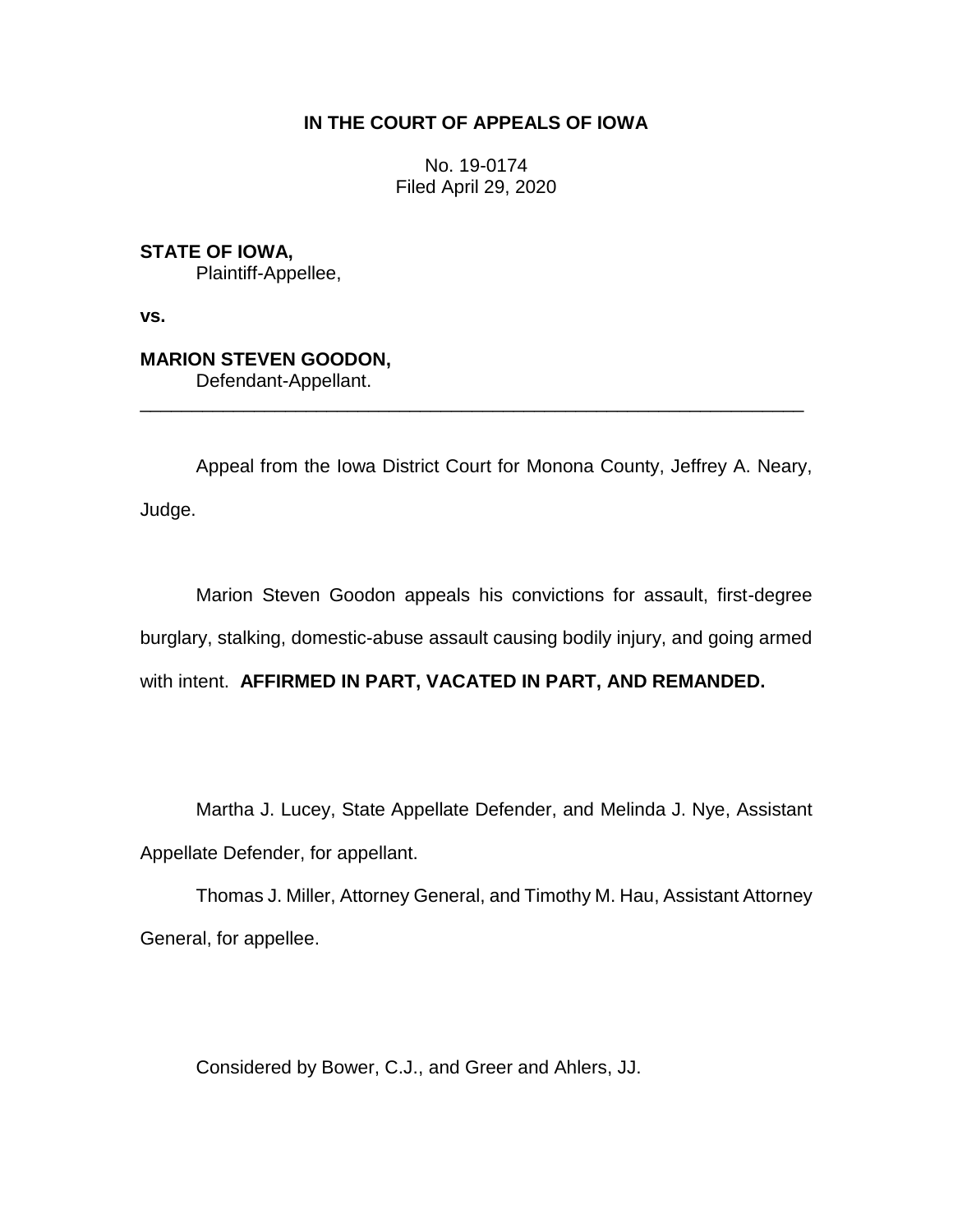### **BOWER, Chief Judge.**

Marion Steven Goodon appeals his convictions for assault, first-degree burglary, stalking, domestic-abuse assault causing bodily injury, and going armed with intent. He contends trial counsel was ineffective in failing to challenge inconsistent verdicts, the trial court erred in admitting hearsay testimony, and the court abused its discretion in assessing court costs and correctional fees. Because the verdicts were not inconsistent and the court did not err in its evidentiary ruling, we affirm the convictions. However, we vacate the restitution portion of the sentencing order and remand to the district court.

### **I. Background Facts and Proceedings.**

Viewing the evidence in the light most favorable to the State, the jury could have found the following: In mid-2018, Goodon's marriage to Amanda ended. The two were parents to a toddler, S. After the divorce, Amanda lived with S. and Amanda's older child, A. In the months following the divorce, Amanda moved to modify the terms of supervision to require Goodon's visits with S. be supervised. Goodon was upset when he found out. He started vaguely threatening Amanda with violence. Despite the divorce, Goodon did not accept the marriage was over and accused Amanda of infidelity.

In August, Goodon's behavior escalated. On more than one occasion, Goodon parked in front of Amanda's driveway so she could not access it. When Amanda asked him to move his car, he refused saying "this is public property and I have every right to stay here." Amanda met Goodon in a Wal-Mart parking lot at the end of one of Goodon's visits with S. An upset Goodon told Amanda that he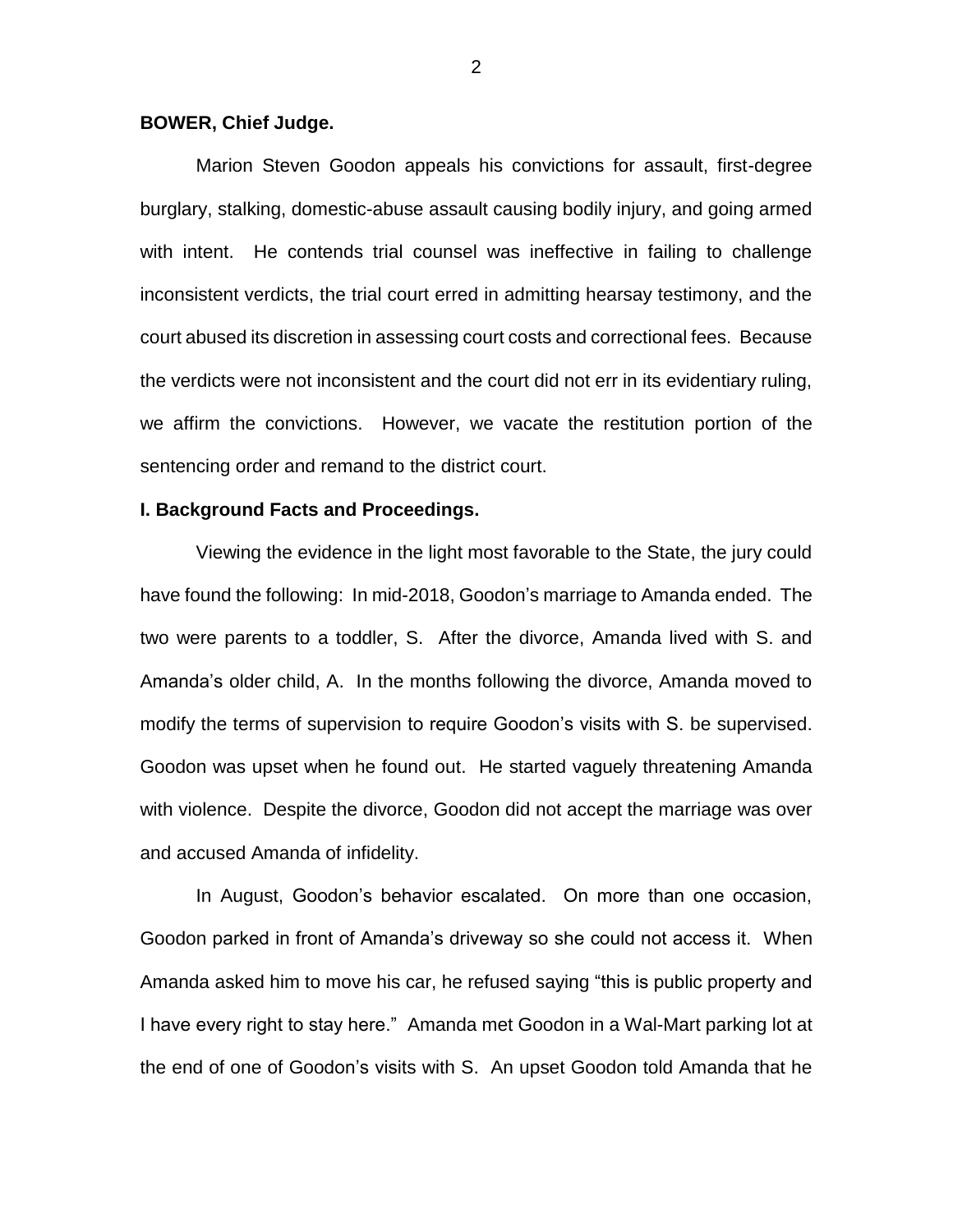"had a full tank of gas about 400 miles and he could get in his car and he was going to drive away and we'd never see him again."

On another occasion, Amanda was dropping S. off at daycare shortly after seven in the morning. As Amanda exited the daycare, she saw Goodon "pop up out" from behind a shed, and he urged her to get in his car and talk. Amanda declined, telling Goodon she believed he was dangerous. When she tried to retreat into her child's daycare for safety, Goodon threatened, "I wouldn't do that if I were you" and gestured toward his pocket telling her, "I have a device in my pocket that will disable you from being able to do that." After a momentary pause, Amanda raced back to the daycare as Goodon called out, "You'd better go into hiding." Amanda and the daycare owner immediately contacted the police. Amanda obtained a temporary no-contact order the same day.

Amanda began to take precautions, such as blacking out the windows in her garage and home so that Goodon could not peer into them. She added extra devices to secure the doors of her home and installed motion lights. She kept a baseball bat for protection. Amanda and A. developed a safety plan; if Goodon came to the home, A. was to go and grab S. and get to safety as Amanda dealt with Goodon.

On August 23, Amanda received a phone call from a Veteran's Administration (VA) facility informing her Goodon had left the facility and had made threats of harm toward her.

On September 4, the temporary no-contact order became final. At the hearing before entry of a permanent no-contact order, Goodon did not dispute Amanda's accounts of his threatening behavior.

3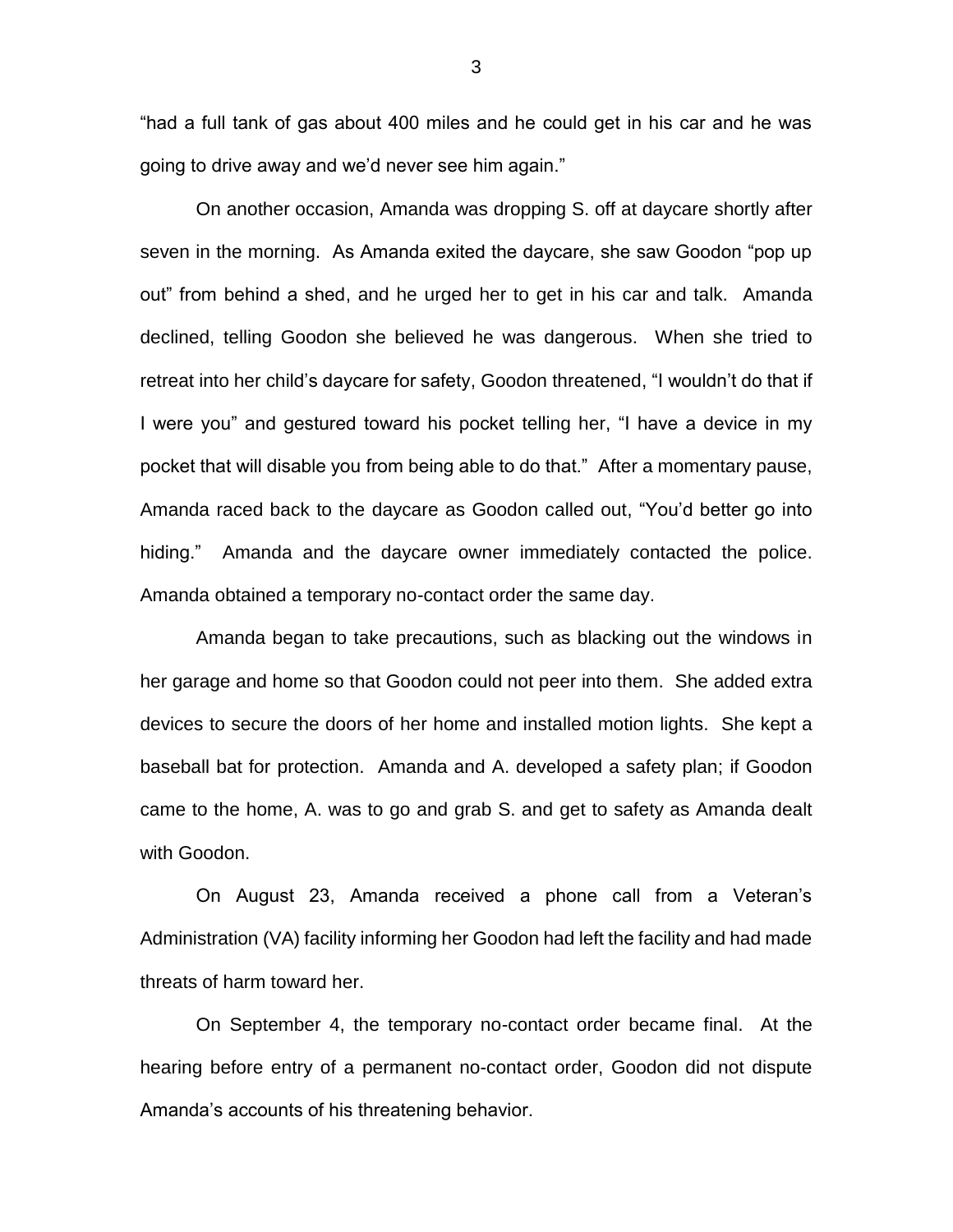On September 7, Goodon purchased a knife. In the early morning hours of September 8, Goodon began texting Amanda, demanding that she talk to him despite the no-contact order. Later that day, Goodon traveled the thirty miles from his home to Amanda's, taking with him the recently-purchased knife, a baseball bat, a window punch, and pepper spray. He intended to gain entry to Amanda's home.

The evening of September 8, Amanda and A. were in their living room when they heard a loud boom. Amanda initially thought the noise came from upstairs and checked on S., who was upstairs. A. stated the noise came from the kitchen. Amanda approached the kitchen and saw Goodon inside her home walking toward her with a baseball bat raised high. He did not say anything and brought it down towards Amanda's head. She was able to catch the bat with her hands and retreat across the dining room into the living room. Goodon then swept her legs from under her, and the two landed on the ground. A. ran upstairs.

Goodon was then straddling Amanda as she struggled beneath him. He cut Amanda across the chest with a pocketknife. Amanda was able to turn and get out from under Goodon. She collected his knife, pepper spray, and window punch from the floor and threw them outdoors. As she did this, Goodon began walking upstairs to S.'s room. He returned moments later, holding S. in his arms.

Amanda urged Goodon to put S. down and permit her to change the twoyear-old's wet underwear. Goodon acquiesced. He put the child down, squatted, and started asking aloud, "what am I going to do? I'm going to go to jail. I don't want to go to jail." He then made a suicide threat. When Amanda asked him not

4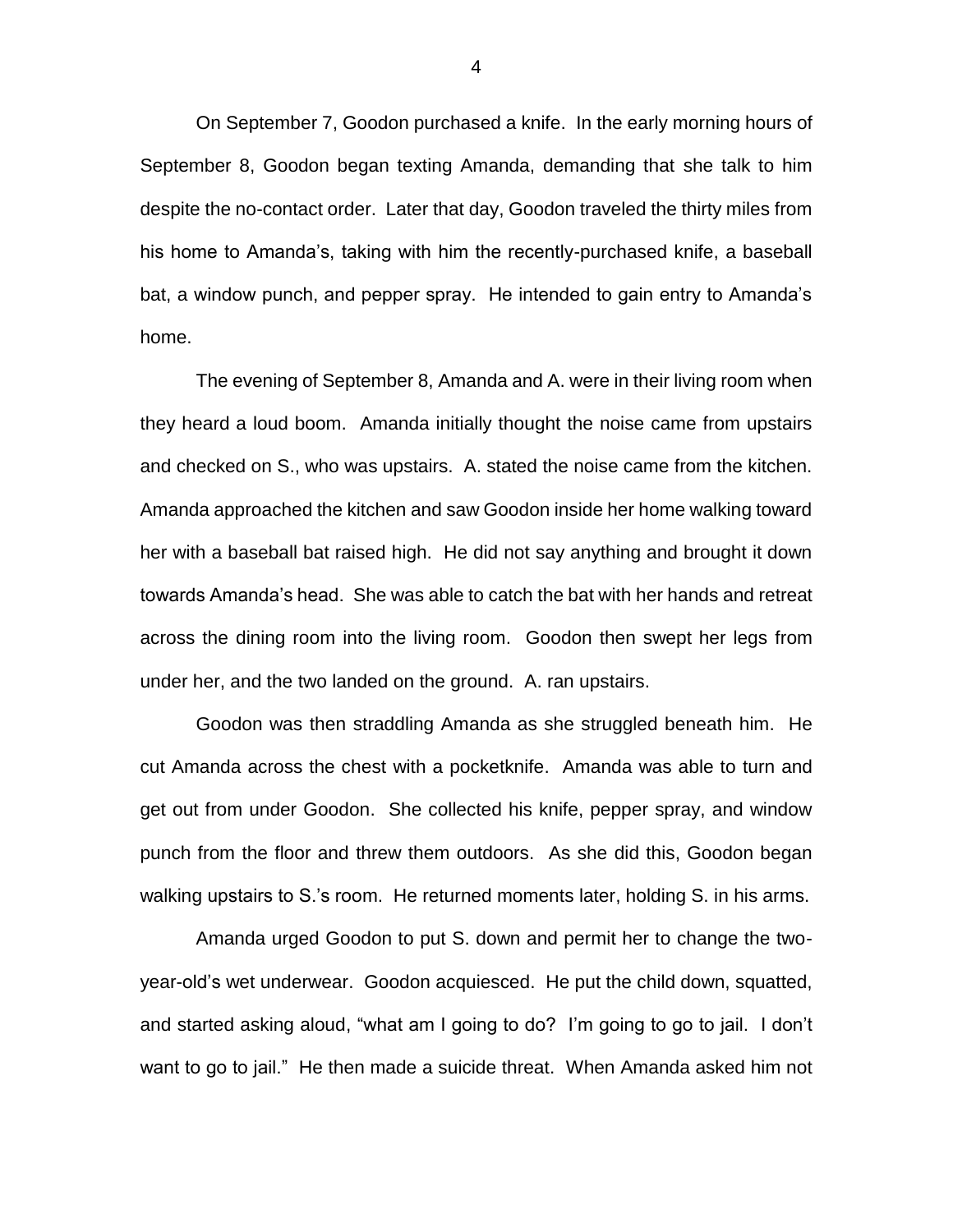to do so in front of the children, he responded "Oh, you think I'm the only one who's going?" and placed his hand on S.

Shortly after this exchange occurred, Amanda's stepfather George entered the home and was eventually able to talk Goodon into leaving. The police were called.

After Sergeant Jeremy Bellis of the Monona County Sheriff's Department arrived, Goodon began texting and calling Amanda again. During a phone call, Sergeant Bellis took Amanda's phone and urged Goodon to return to the house and take responsibility for his actions. Goodon stated he had no "plausible side" and that the officer "had him for breaking and entering, assault with a deadly weapon, times three, and possession of a dangerous weapon." He hung up. In the following hours, Goodon continued leaving Amanda voice mails demanding she speak with him.

The next day, Goodon called law enforcement and requested to speak to Sergeant Bellis. During their conversation, Goodon indicated he wanted to turn himself into authorities but that he had certain demands before he did so. Sergeant Bellis told him the demands would not be met. Their call was interrupted when police arrived at Goodon's home and arrested him.

Goodon was charged with five counts: (1) attempted murder, (2) burglary in the first degree, (3) stalking, (4) domestic-abuse assault by strangulation, and (5) going armed with intent. Following trial, on count one, the jury convicted Goodon of the lesser-included crime of assault; on count two, first-degree burglary; on count three, stalking; on count four, the lesser-included crime of domesticabuse assault; and on count five, going armed with intent. The jury responded to

5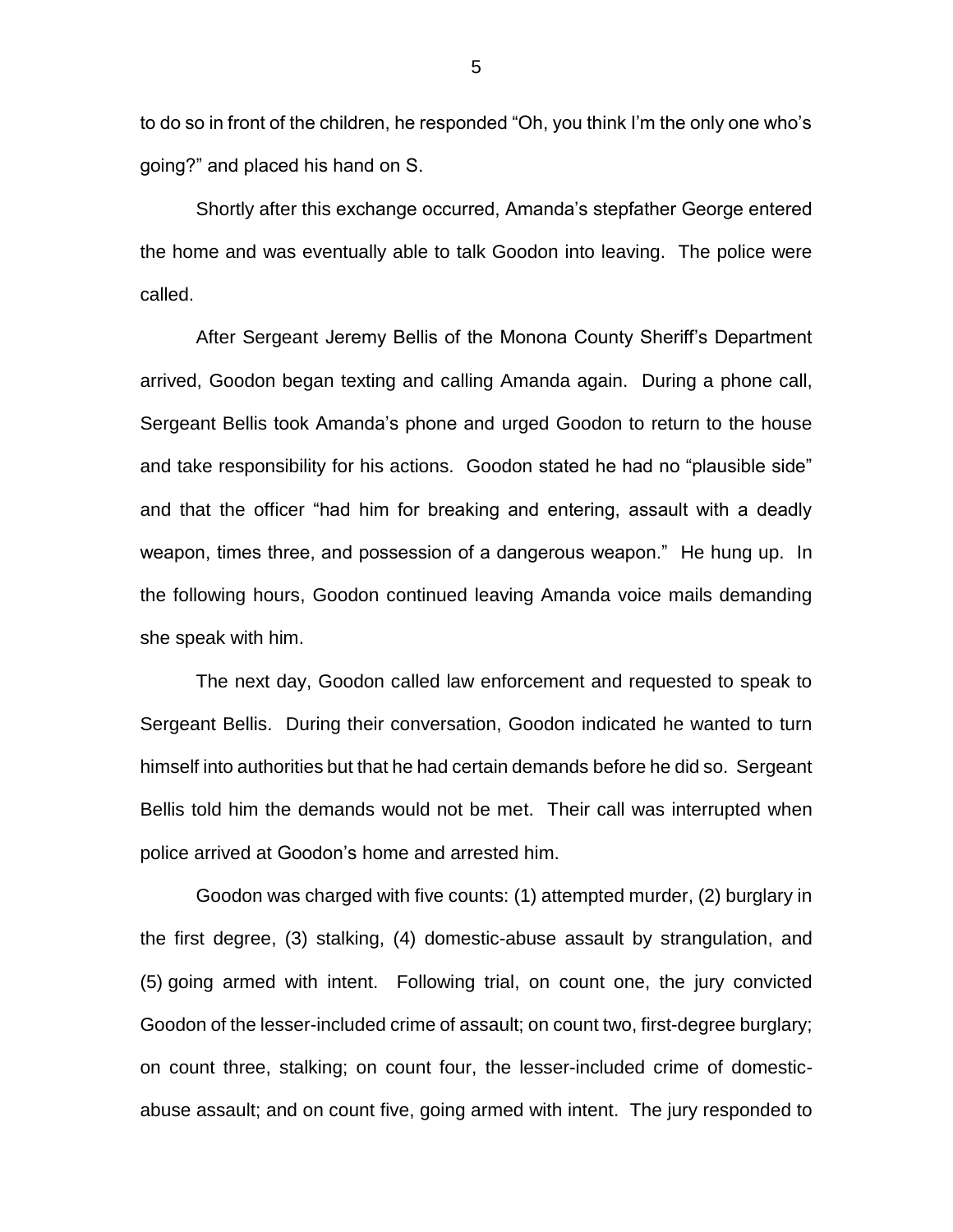three special interrogatories and found beyond a reasonable doubt that at the time of burglary, Goodon was (1) armed with, (2) displayed, and (3) represented that he had a dangerous weapon.

Goodon appeals, asserting the verdicts are legally inconsistent and trial counsel was ineffective in failing to challenge them. He also asserts the court erred in allowing testimony about the telephone call from the VA center in August warning Amanda that Goodon had left the facility and had made threats to harm her. Finally, he contends the district court entered a faulty restitution order.

#### **II. Scope and Standards of Review.**

We review allegations of ineffective assistance of counsel de novo. *See State v. Lorenzo Baltazar*, 935 N.W.2d 862, 868 (Iowa 2019). Questions of whether verdicts are inconsistent are questions of law and reviewed de novo. *State v. Merrett,* 842 N.W.2d 266, 272–73 (Iowa 2014).

Hearsay objections are reviewed for correction of errors at law. *State v. Huser,* 894 N.W.2d 472, 495 (Iowa 2017). We also review restitution orders for correction of errors at law. *State v. Albright*, 925 N.W.2d 144, 158 (Iowa 2019).

#### **III. Discussion.**

*A. Ineffective assistance of counsel.* Goodon contends trial counsel was ineffective in failing to move for dismissal of the burglary and going-armed-withintent convictions because the verdicts were legally inconsistent with the jury not convicting him on the attempted murder charge. He argues:

by acquitting Goodon of attempted murder, the jury necessarily found either that Goodon did not assault Amanda with the knife and bat or that he did not intend to kill her when he did. Further, by acquitting Goodon of assault with intent to cause serious injury[, a lesser-included offense under count one,] but finding him guilty of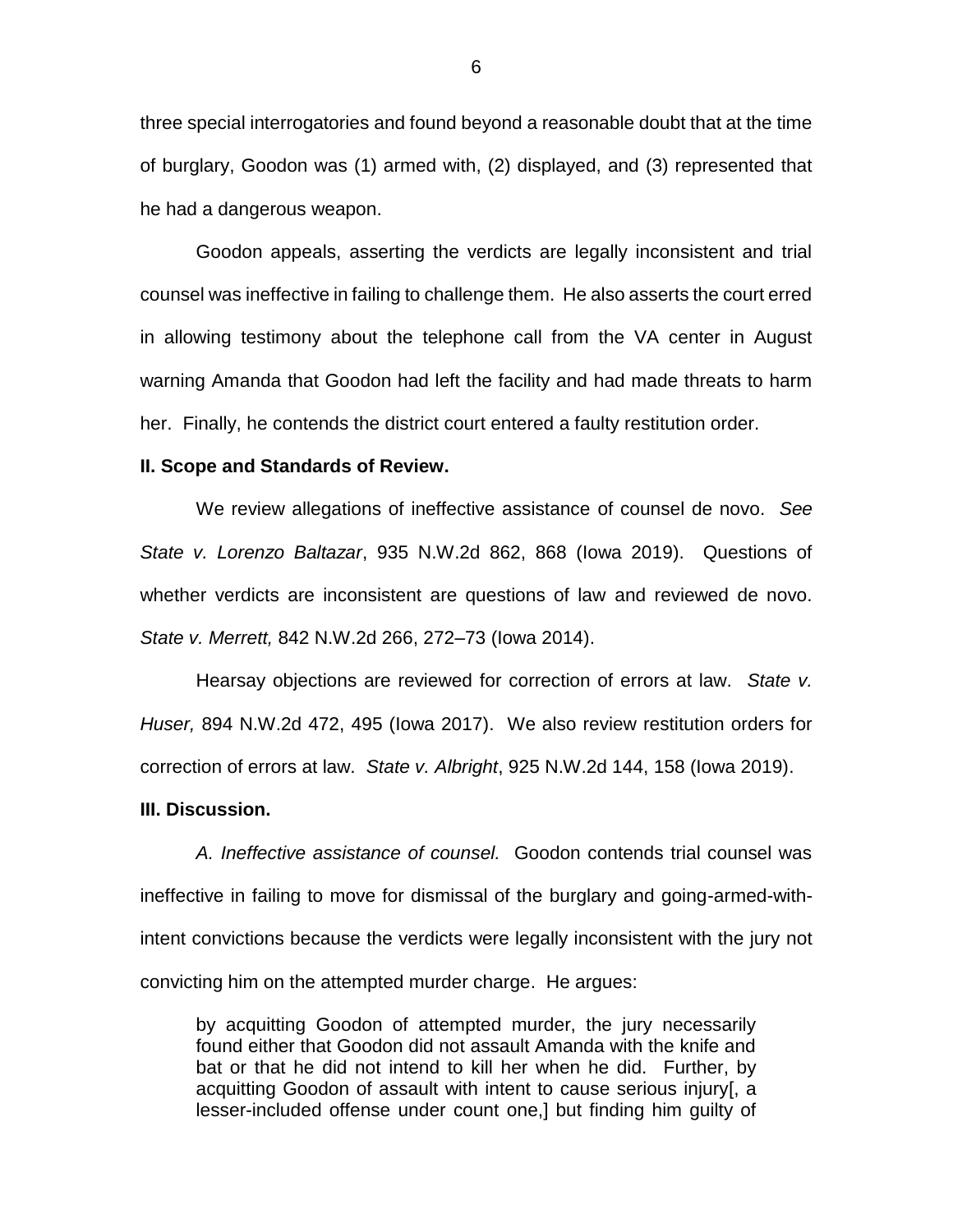assault, the jury concluded Goodon did not have the specific intent to seriously injury Amanda.

Goodon's argument incorporates one of the alternate inferences the jury was allowed to determine whether a device might be considered a dangerous weapon by the jury instruction:

A "dangerous weapon" is any device or instrument designed primarily for use in inflicting death or injury, and when used in its designed manner is capable of inflicting death. *It is also any sort of instrument or device actually used in such a way as to indicate the user intended to inflict death or serious injury,* and when so used is capable of inflicting death.

(Emphasis added.)

To prevail on his claim of ineffective assistance of counsel, Goodon must show his counsel (1) breached an essential duty and (2) prejudice resulted from the breach. *See Strickland v. Washington,* 466 U.S. 668, 687 (1984). If the proponent fails to prove either, the ineffective-assistance claim fails. *Lorenzo Baltazar*, 935 N.W.2d at 868.

Because counsel has no duty to raise a meritless objection, *see id.* at 871, we must determine whether the jury's verdicts are "so logically and legally inconsistent as to be irreconcilable within the context of the case." *State v. Fintel*, 689 N.W.2d 95, 101 (Iowa 2004). Our review of a jury's verdicts for consistency is highly deferential; verdicts are to be liberally construed to give effect to the intention of the jury and to harmonize the verdicts if it is possible to do so. *See Merrett*, 842 N.W.2d at 274–75. In conducting the analysis, the court should look to the pleadings and instructions to determine whether the verdicts are so inconsistent as to be set aside. *State v. Halstead,* 791 N.W.2d 805, 815 (Iowa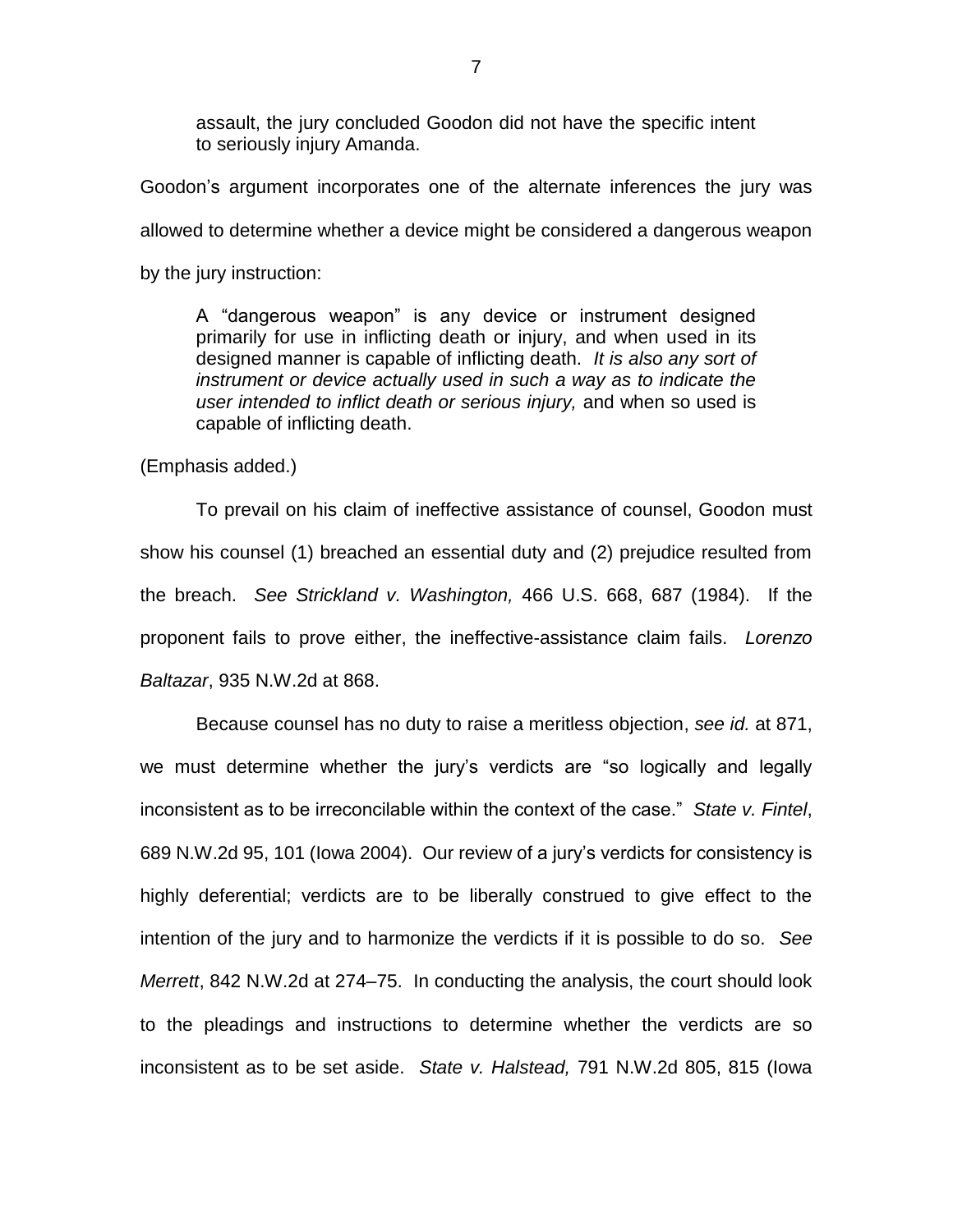2010).<sup>1</sup> Additionally, we give "all reasonable presumptions  $\dots$  in favor of the general verdict. Nothing is presumed in aid of the special finding. If the general verdict thus aided is not in irreconcilable conflict with the special finding the former must stand." *State v. Propps,* 190 N.W.2d 408, 411 (Iowa 1971) (citation omitted); *accord Merrett,* 842 N.W.2d at 276 n.5.

The defense focused on undermining the State's evidence of specific intent to kill or seriously injure Amanda. When testifying, Goodon did not deny forcing his way into Amanda's home while armed with a bat, a knife, pepper spray, and a window punch. Instead, he denied striking her and possessing the intent to kill her. Goodon testified, "I did not form any intention to kill her. My purpose there was not to hurt anybody that day." Defense counsel's closing argument urged the jury to find the State failed to establish Goodon's intent to harm. On the attemptedmurder count, the jury's verdict—guilty of the lesser-included offense of assault suggests that it found Goodon possessed the specific intent to assault Amanda but did not possess the intent to kill her.

As the jury was instructed here on count one, the jury could find Goodon assaulted Amanda and reject a finding of the specific intent element of attempted murder, that is, Goodon did not specifically intend to cause Amanda's death.<sup>2</sup> The

 $\overline{a}$ 

 $1$  This is not a case in which the jury convicted a defendant of a compound offense while acquitting on a predicate offense. *See Halstead*, 791 N.W.2d at 815 ("When a jury convicts a defendant of a compound offense, but acquits the defendant on a predicate offense, our confidence in the outcome of the trial is undermined."). In *Halstead*, the jury found the defendant guilty of assault while participating in a felony but acquitted him of the underlying felony. *Id.* Because the verdicts were irreconcilably inconsistent, the court reversed the conviction. *Id.* at 816. <sup>2</sup> The jury was instructed:

For Count 1, the State must prove all of the following elements of Attempt to Commit Murder: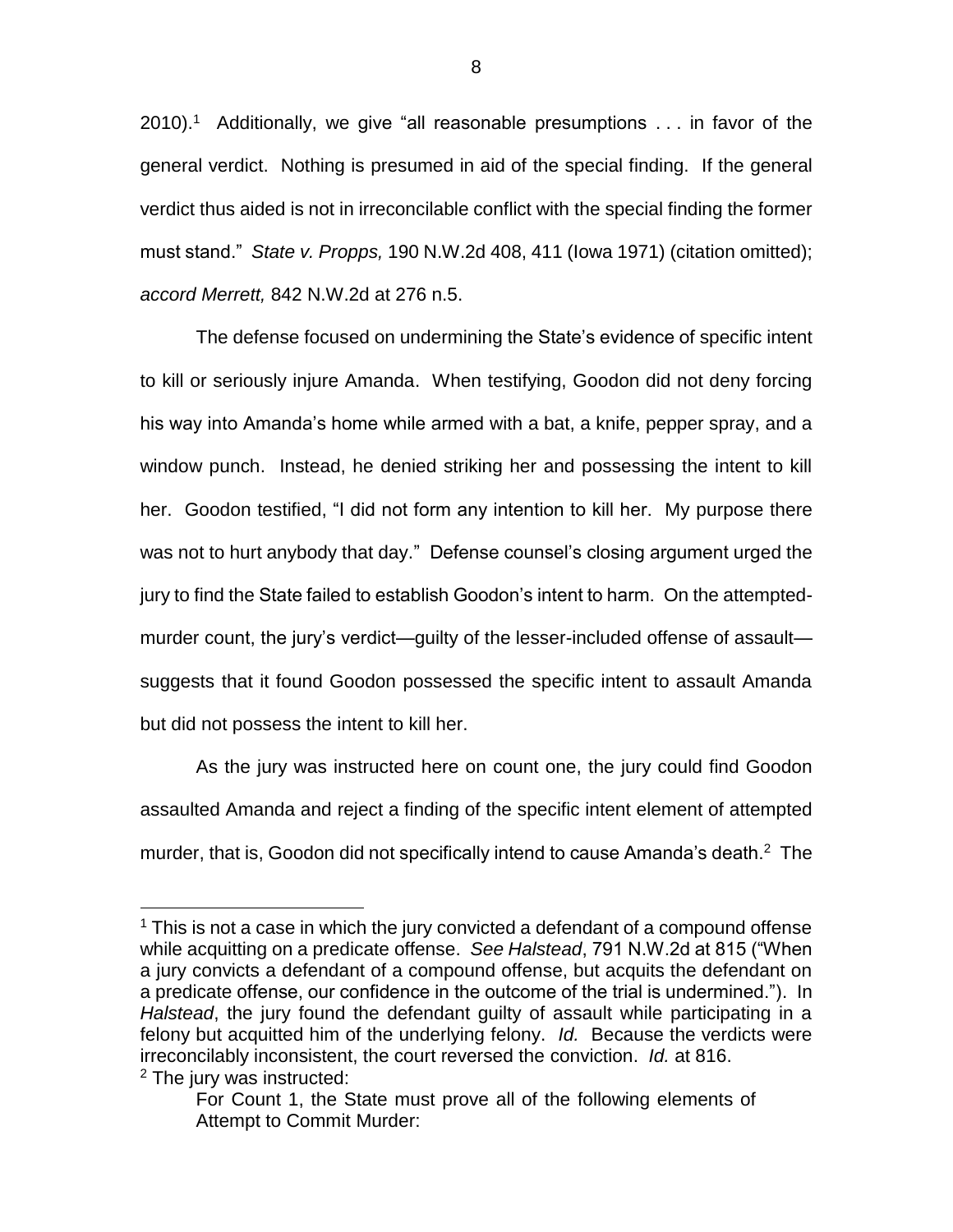same is true with the lesser-included offense of assault with intent to inflict serious injury—the jury could find that Goodon did not have the specific intent to cause serious injury. $3$  This is not irreconcilable with a finding of guilt of first-degree burglary, which required finding:

(1) On or about the 8th day of September, 2018, the defendant broke into the home of [Amanda].

(2) The home of [Amanda] was an occupied structure as defined in [another instruction].

(3) One or more persons were present in the occupied structure.

(4) The defendant did not have permission or authority to break into the home of [Amanda].

(5) The defendant did so with the specific intent to commit an assault.

(1) On or about the 8th day of September, 2018, the defendant assaulted [Amanda] with a baseball bat and a knife.

(3) When the defendant acted, *he specifically intended to cause the death of [Amanda].*

. . . If the State has failed to prove any one of the elements, the defendant is not guilty of Attempt to Commit Murder and you will then consider the charge of Assault with Intent to Inflict Serious Injury as explained in Instruction No. 13.

(Emphasis added.)

 $\overline{a}$ 

3 Instruction 13, in turn, provided:

The State must prove all of the following elements of Assault With Intent to Inflict Serious Injury:

(1) On or about the 8th day of September, 2018, the defendant did an act which was intended to cause pain or injury or result in physical contact which was insulting or offensive, or place [Amanda] in fear of an immediate physical contact which would have been painful, injurious, insulting or offensive to her.

(2) The defendant had the apparent ability to do the act.

*(3) The act was done with the specific intent to cause a serious injury.*

. . . *If the State has proved only elements 1 and 2, then the defendant is guilty of Assault.* 

(Emphasis added.) The jury found Goodon guilty of the lesser-included offense of assault.

<sup>(2)</sup> By his acts, the defendant expected to set in motion a force or chain of events which would cause or result in the death of [Amanda].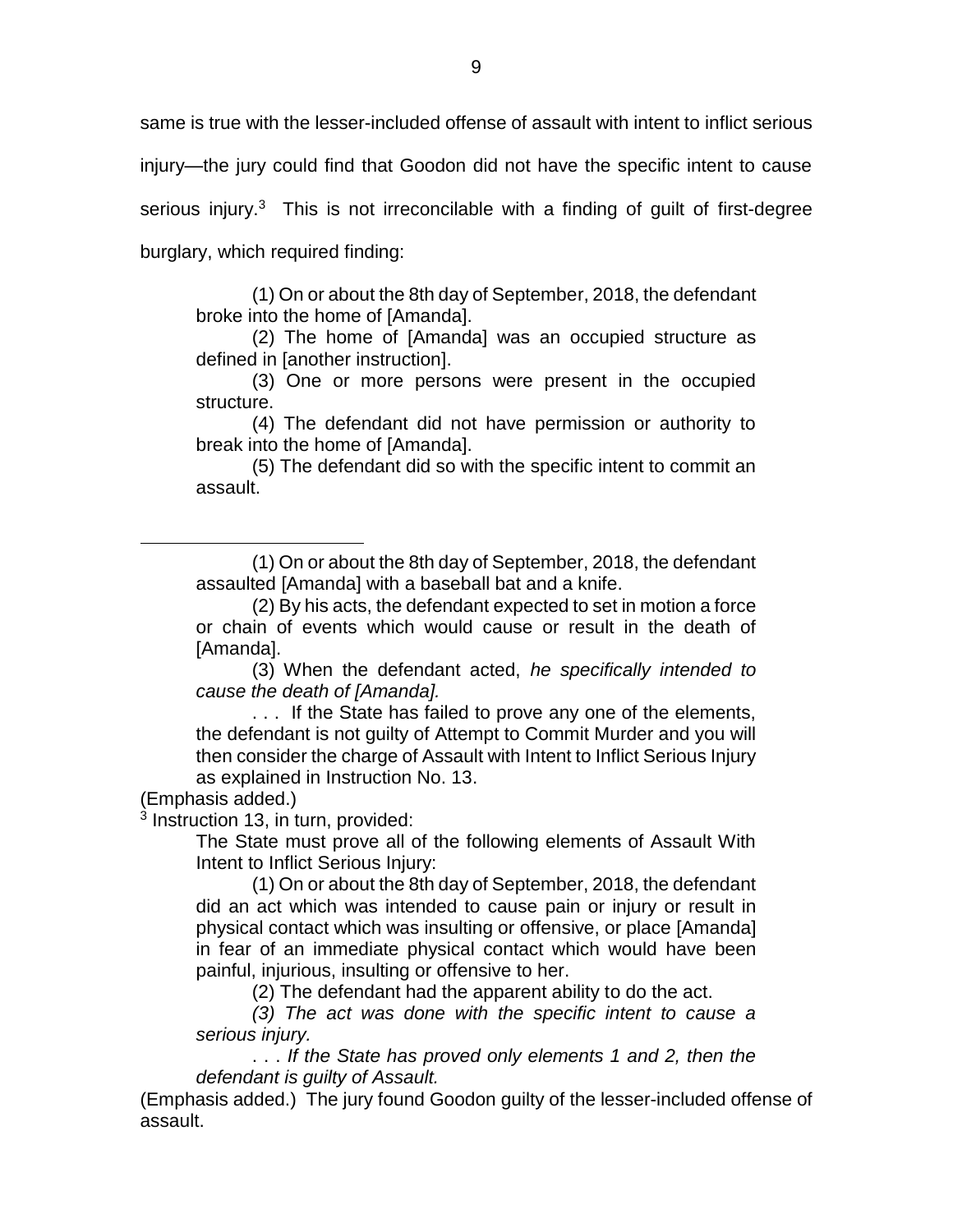(6) During the incident the defendant possessed a dangerous weapon or intentionally or recklessly inflicted bodily injury on [Amanda].

The jury could have found that Goodon broke into Amanda's home with the intent to commit an assault and during the incident "recklessly inflicted bodily injury on Amanda."

We do not agree with the defense's assertion that the jury must have found that the bat or knife were "used in such a way as to indicate the user intended to inflict death or serious injury." The jury's specific verdicts that during the burglary Goodon "was armed with," "represented that he had a dangerous weapon," and "displayed a dangerous weapon in a threatening manner" while participating in the burglary might plausibly have been a finding that a knife—here, a pocketknife—is "a device . . . designed primarily for use in inflicting . . . injury, and when used in its designed manner is capable of inflicting death." Goodon's claim of ineffective assistance of counsel fails.<sup>4</sup>

*B. Hearsay*. Pretrial, Goodon objected to the admission of the VA call warning Amanda of Goodon's threats on grounds the evidence was confidential. At a pretrial hearing, the district court raised the question of whether the State was relying on an exception to the hearsay rule for the admission of Amanda's testimony regarding the VA call. The State indicated it did not believe the statements were hearsay because they were being offered for the non-hearsay

 $\overline{a}$ 

<sup>&</sup>lt;sup>4</sup> We observe trial counsel also may have made a strategic decision not to raise the issue considering counsel's success in avoiding a jury finding that Goodon specifically intended to kill or seriously injure Amanda—particularly in light of Goodon's own statements that the responding officer "had him for breaking and entering, assault with a deadly weapon, times three, and possession of a dangerous weapon."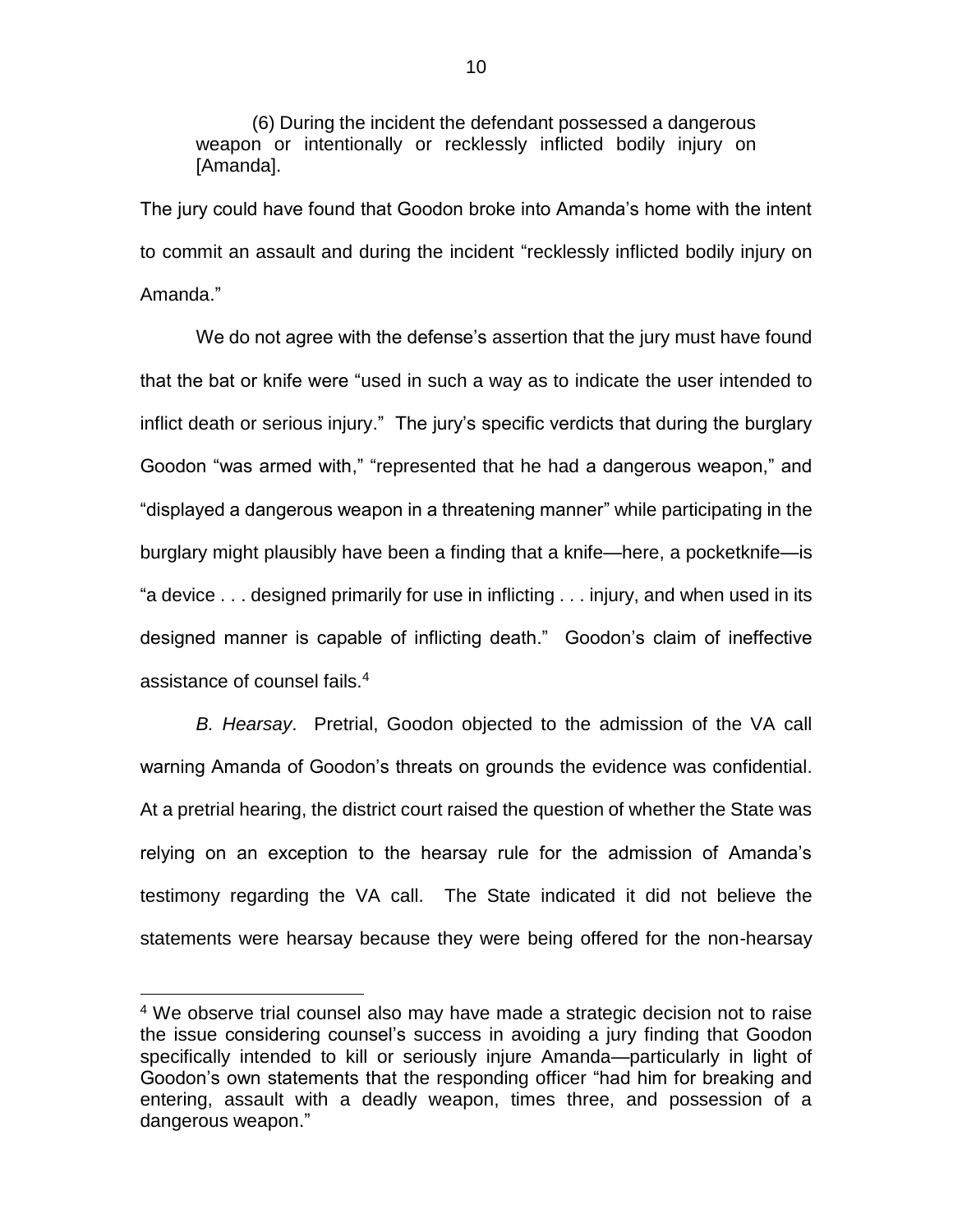purpose of demonstrating its effect on Amanda and further relied upon *State v. Leonard*, 243 N.W.2d 887, 889 (Iowa 1976), for the proposition that the conveyance of a threat or warning is not hearsay. In reply, Goodon's counsel asked "the court to preclude the State from being able to introduce this phone call as a warning from a public official."

The district court took the matter under consideration and entered a written order: "The court has reviewed the *State v. Leonard* ruling and concludes in limine that the testimony of Amanda . . . which is expected to set forth the threat warning she received from the VA Hospital is not hearsay under the rationale of *State v. Leonard* and is admissible." We find no error in the court's ruling.

As in *Leonard*, the "warning" here, "even assuming the remark contained an implied assertion that [Goodon] intended to harm [Amanda], the making of the remark was relevant evidence without reference to its truth or falsity." 243 N.W.2d at 890. It was "relevant circumstantial evidence reasonably necessary to complete the whole story" of the charged crime of stalking. *See id.*; *see also* Iowa R. Evid. 5.801(c) (defining "hearsay" as "a statement that: (1) The declarant does not make while testifying at the current trial or hearing; and (2) A party offers into evidence to prove the truth of the matter asserted in the statement"). The testimony was offered to help explain Amanda's actions and reactions to Goodon's conduct. We do not find reversible error in the trial court's ruling admitting it.

*C. Assessment of Costs and Fees.* Goodon argues the district court abused its discretion in assessing court costs and \$1000 in correctional fees without an appropriate consideration of Goodon's reasonable ability to pay. We agree.